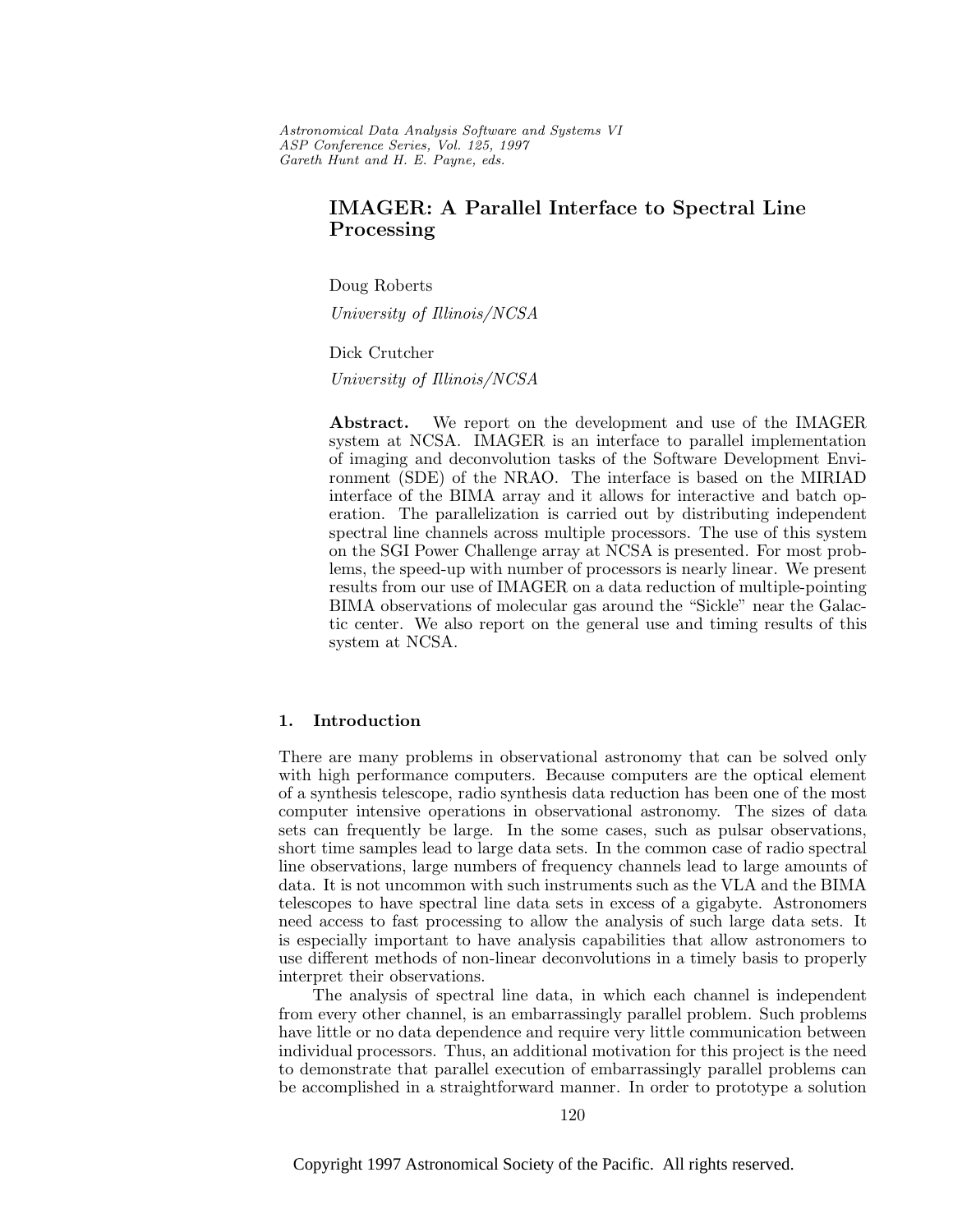to spectral line data reduction and to provide a substantial performance increase from conventional packages such as AIPS and MIRIAD, the IMAGER package was developed.

# **2. IMAGER Implementation**

We decided to implement a three dimensional data reduction package starting with existing software to carry out 2-D data reduction. This involved writing a user interface and control package to send the data and data reduction software for separate channels to individual processors and collect the results into a data cube.

We intended to use an efficient 2-D data reduction package and decided on the SDE package written by Tim Cornwell of NRAO. SDE code was written assuming that the visibility and image data could fit into the virtual memory. We developed IMAGER to run optimally on the SGI Power Challenge Array of NCSA. The total physical memory is 4 GB; thus almost all problems will fit into physical memory and will not require the program swapping to disk. SDE requires that visibility data be in UVFITS format with each channel in a separate file. Additionally, multiple pointing data sets have all pointings in a special "mosaic" database. Thus, functionality for data conversion is included in the IMAGER package.

In addition to the underlying 2-D programs, we needed to create an interface to the package that handled user inputs, documentation, and execution. We decided to use the MIRIAD shell for the interface to IMAGER. The MIRIAD interface allows inputs to be saved and recalled, help documents to be browsed, and IMAGER programs to be executed. The documentation and user input system includes normal and expert modes. The normal mode hides less frequently used inputs (and the associated documentation), and the expert mode provides access to all inputs and help.

The final part of the package carries out parsing the inputs, distributing the channels to the individual processors and accumulating the results into a data cube. History and logging information are also managed. Two large Perl scripts written to carry out these actions constitute the core of the IMAGER system.

These data reduction processes were implemented in IMAGER:

- **uvmap**—Inverting the visibility data into the image plane, without subsequent deconvolution (i.e., creating "dirty" images from visibility data).
- **clean**—Deconvolution of image plane data created with the **uvmap** program using the CLEAN algorithm.
- **mosaic**—Iterative imaging and MEM deconvolution; includes mosaics of multiple fields.

The data reduction steps can be carried out in a pipelined manner or they can be done one step at a time. For instance, a dirty cube can be created in one step (using **uvmap**) and saved; then **clean** can be run several times to different output files using different parameters, (e.g., clean iterations, flux limits). Alternately the **uvmap** and **clean** steps can be pipelined together and executed on one step. Both interactive and batch execution are supported.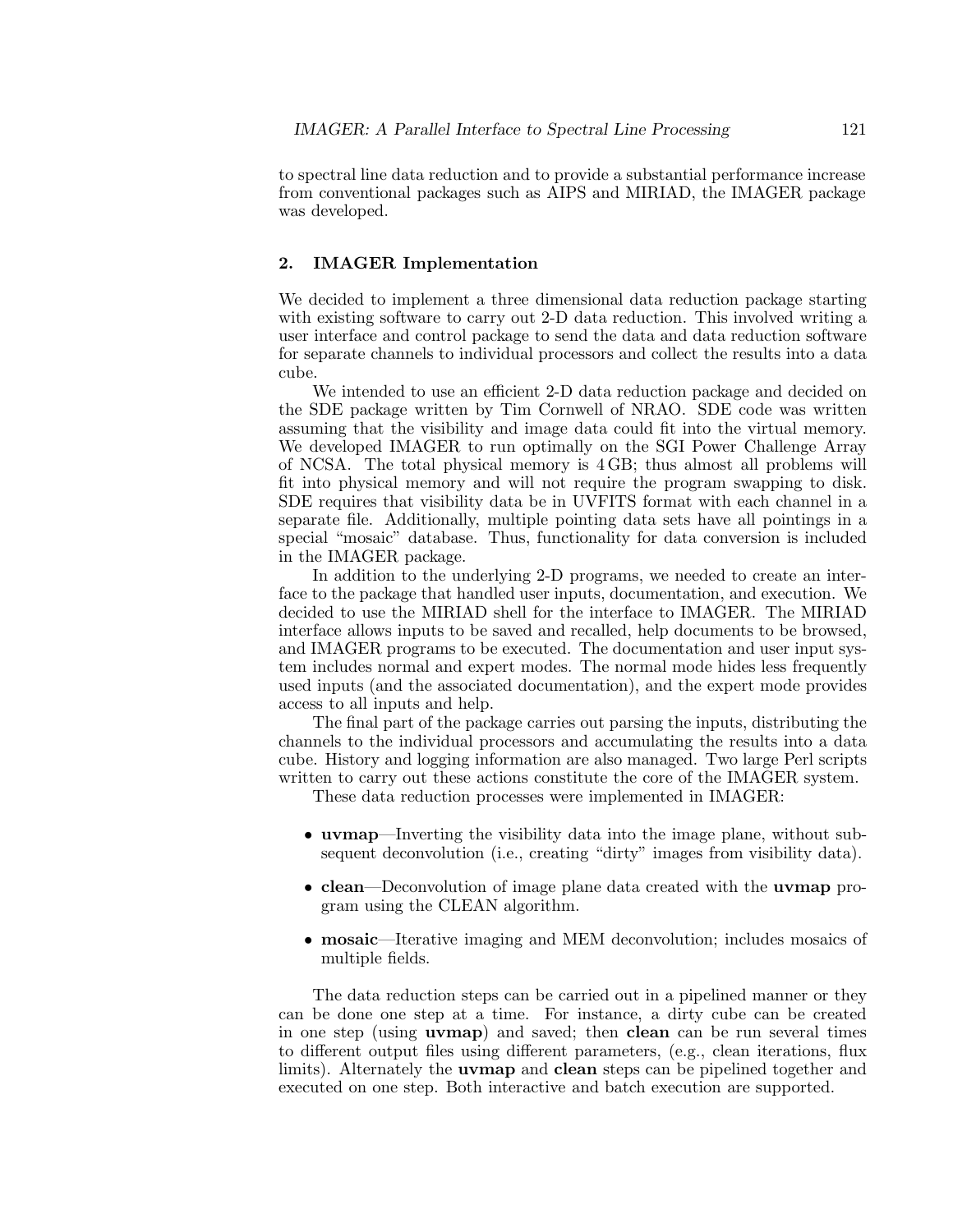122 *Roberts and Crutcher*



Figure 1. Speedup of IMAGER program with number of processors.

# **3. Results**

The IMAGER system has been used by astronomers at the University of Illinois to carry out analysis of data from the VLA and BIMA telescopes. In all projects, there is an initial overhead for the data conversion into the proper format. The worst case is that of multiple-field spectral line data, in which initially data for all channels of a single pointing are in separate files (one file for each pointing). The data conversion stage separates each pointing and channel and recombines the pointings together, resulting in a separate file for each channel. In the worst case, the overhead may be 50% of the total execution time. However, the IMAGER package is intended to give astronomers the power for iterative data reduction; thus in all real cases this step is done only once and subsequent steps (those optimized for parallel execution) are carried out repeatedly.

The projects have used the SGI Power Challenge at NCSA to carry out computer processing. In addition to production scientific processing, we carried out tests in order to determine the speedup on the 8-processor SGI Power Challenge. Our test problem was the imaging (**uvmap**) and CLEAN deconvolution (**clean**) of a single pointing observation of the molecular gas (the CS line) associated with the "sickle" HII region near the Galactic center. The data were acquired with the BIMA interferometer. The visibility data set was about 300 MB and the output images were  $256 \times 256$  pixels  $\times$  100 channels. All timing tests were carried out after the initial conversion of data formats. The number of threads were varied from 1 to 13. The speedup  $(S_n = t_1/t_n, t_1)$  is time for a single processor run,  $t_n$  is time using n processors) as a function of the number of threads is shown in Figure 1. The speedup is nearly linear and saturates at 7; this is one less than the number of processors because the control program is running on one processor. The slope is a bit less than one because when the control script detects that a channel has been completed, a new channel is sent, but only after a bit of delay.